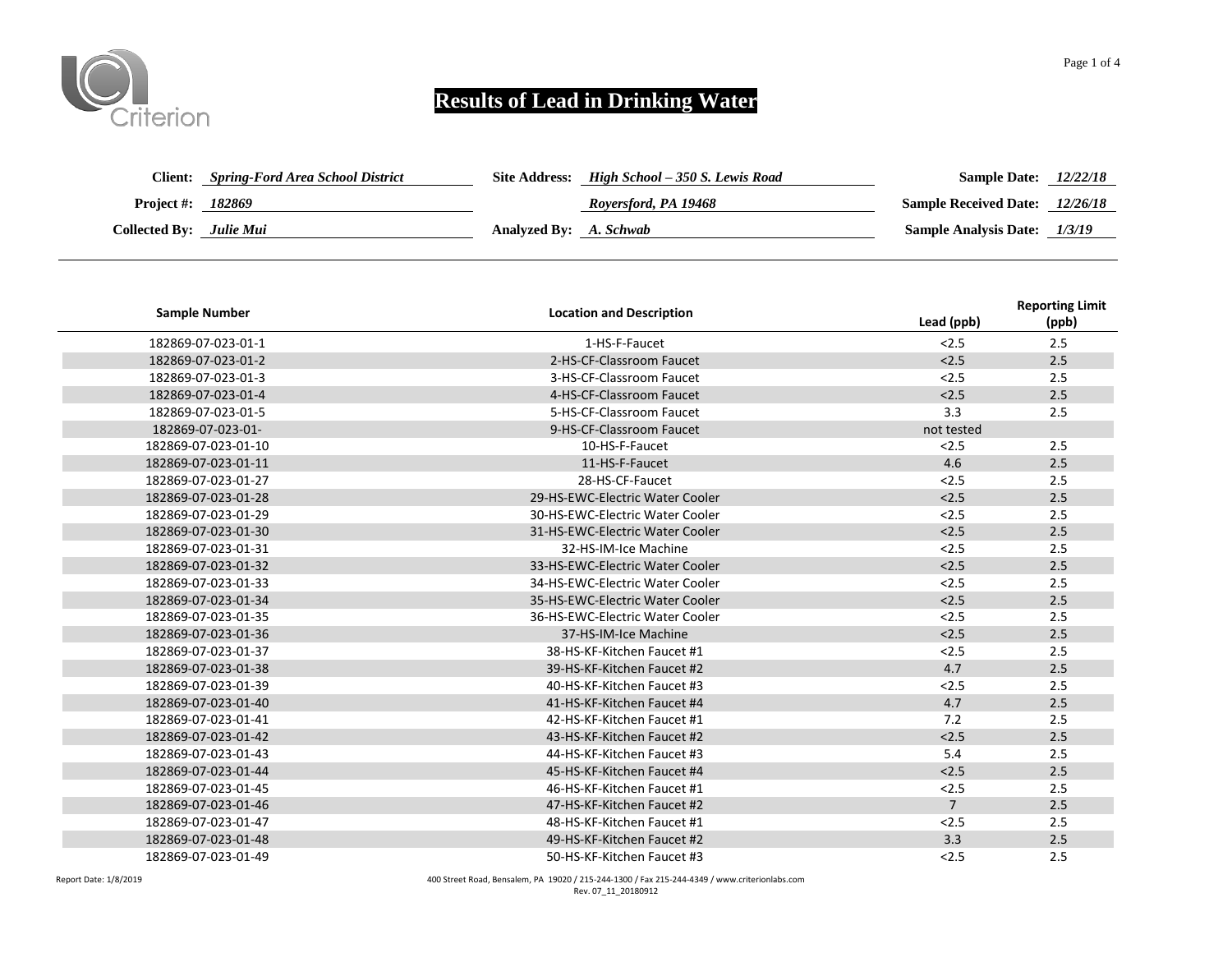

| <b>Client:</b>          | Spring-Ford Area School District |                        | Site Address: High School – 350 S. Lewis Road | <b>Sample Date:</b>                   | 12/22/18 |
|-------------------------|----------------------------------|------------------------|-----------------------------------------------|---------------------------------------|----------|
| Project #:              | 182869                           |                        | Royersford, PA 19468                          | <b>Sample Received Date:</b> 12/26/18 |          |
| Collected By: Julie Mui |                                  | Analyzed By: A. Schwab |                                               | <b>Sample Analysis Date:</b> 1/3/19   |          |

| <b>Sample Number</b> | <b>Location and Description</b>        | Lead (ppb) | <b>Reporting Limit</b><br>(ppb) |
|----------------------|----------------------------------------|------------|---------------------------------|
|                      |                                        | Not tested |                                 |
|                      |                                        | Exterior   |                                 |
| 182869-07-023-01-    | 51-HS-EWC-Electric Water Cooler        | fountain   |                                 |
| 182869-07-023-01-51  | 52-HS-EWC-Electric Water Cooler Low    | 40.5       | 2.5                             |
| 182869-07-023-01-52  | 53-HS-EWC-Electric Water Cooler High   | < 2.5      | 2.5                             |
| 182869-07-023-01-53  | 54-HS-CF-Classroom Faucet              | 2.5        | 2.5                             |
| 182869-07-023-01-54  | 55-HS-EWC-Electric Water Cooler Low    | < 2.5      | 2.5                             |
| 182869-07-023-01-55  | 56-HS-EWC-Electric Water Cooler High   | 2.5        | 2.5                             |
| 182869-07-023-01-56  | 57-HS-CF-Classroom Faucet              | 2.5        | 2.5                             |
| 182869-07-023-01-57  | 58-HS-CF-Classroom Faucet              | 2.5        | 2.5                             |
| 182869-07-023-01-78  | 79-HS-EWC-Electric Water Cooler Left   | < 2.5      | 2.5                             |
| 182869-07-023-01-79  | 80-HS-EWC-Electric Water Cooler Right  | < 2.5      | 2.5                             |
| 182869-07-023-01-80  | 81-HS-EWC-Electric Water Cooler        | < 2.5      | 2.5                             |
| 182869-07-023-01-81  | 82-HS-CF-Classroom Faucet              | < 2.5      | 2.5                             |
| 182869-07-023-01-82  | 83-HS-CF-Classroom Faucet              | 220.9      | 2.5                             |
| 182869-07-023-01-83  | 84-HS-CF-Classroom Faucet              | < 2.5      | 2.5                             |
| 182869-07-023-01-84  | 85-HS-EWC-Electric Water Cooler Right  | < 2.5      | 2.5                             |
| 182869-07-023-01-85  | 86-HS-EWC-Electric Water Cooler Left   | < 2.5      | 2.5                             |
| 182869-07-023-01-86  | 87-HS-EWC-Electric Water Cooler Right  | < 2.5      | 2.5                             |
| 182869-07-023-01-87  | 88-HS-EWC-Electric Water Cooler Left   | < 2.5      | 2.5                             |
| 182869-07-023-01-88  | 89-HS-EWC-Electric Water Cooler        | < 2.5      | 2.5                             |
| 182869-07-023-01-89  | 90-HS-EWC-Electric Water Cooler        | 2.5        | 2.5                             |
| 182869-07-023-01-90  | 91-HS-EWC-Electric Water Cooler Right  | < 2.5      | 2.5                             |
| 182869-07-023-01-91  | 92-HS-EWC-Electric Water Cooler Left   | < 2.5      | 2.5                             |
| 182869-07-023-01-95  | 96-HS-EWC-Electric Water Cooler Right  | < 2.5      | 2.5                             |
| 182869-07-023-01-96  | 97-HS-EWC-Electric Water Cooler Left   | 2.5        | 2.5                             |
| 182869-07-023-01-97  | 98-HS-EWC-Electric Water Cooler Right  | < 2.5      | 2.5                             |
| 182869-07-023-01-98  | 99-HS-EWC-Electric Water Cooler Left   | < 2.5      | 2.5                             |
| 182869-07-023-01-101 | 102-HS-EWC-Electric Water Cooler Right | < 2.5      | 2.5                             |
| 182869-07-023-01-102 | 103-HS-EWC-Electric Water Cooler Left  | < 2.5      | 2.5                             |
| 182869-07-023-01-103 | 104-HS-CF-Classroom Faucet             | < 2.5      | 2.5                             |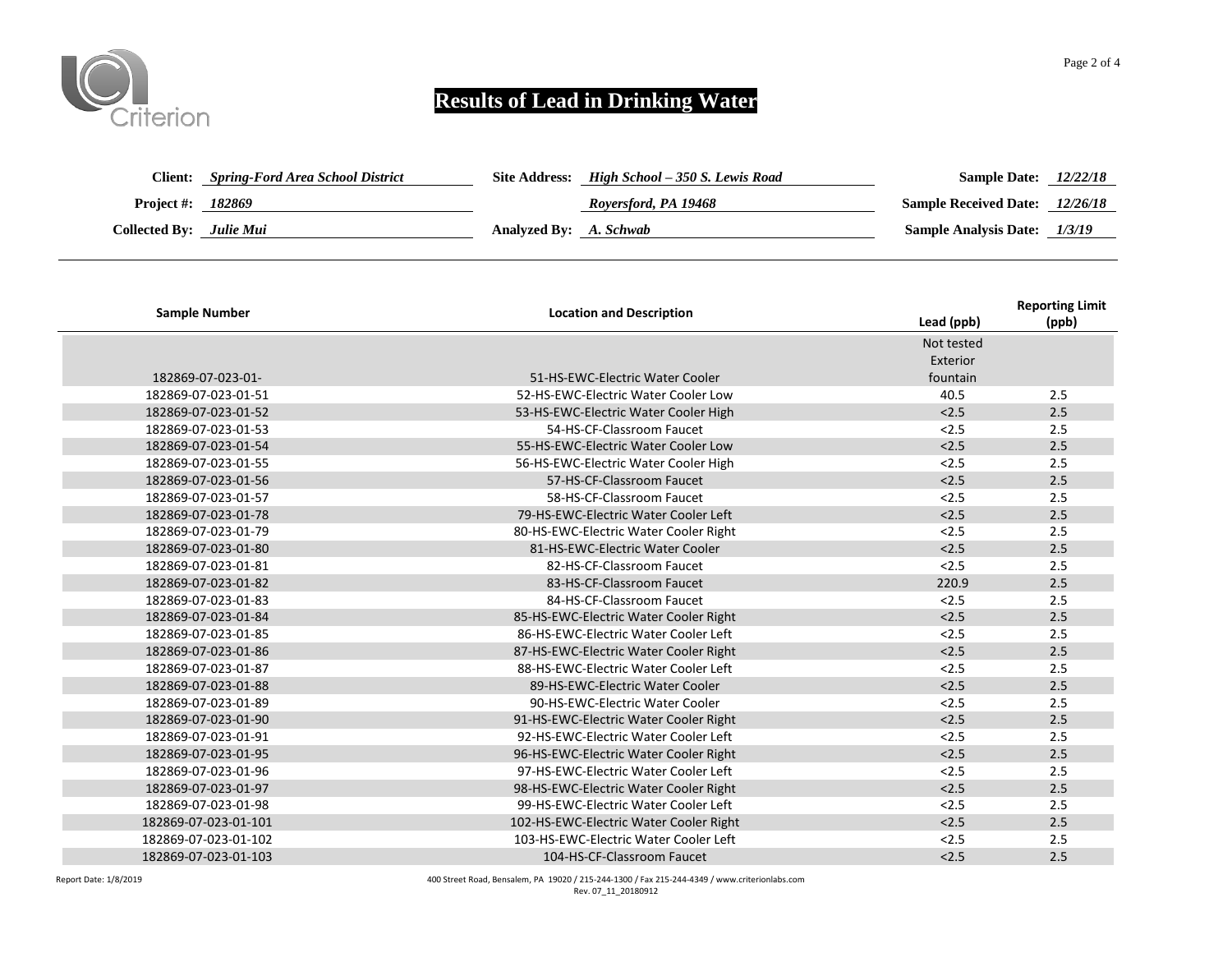

| <b>Client:</b>                 | <b>Spring-Ford Area School District</b> |                        | Site Address: High School – 350 S. Lewis Road | <b>Sample Date:</b> 12/22/18          |  |
|--------------------------------|-----------------------------------------|------------------------|-----------------------------------------------|---------------------------------------|--|
| <b>Project #: 182869</b>       |                                         |                        | Royersford, PA 19468                          | <b>Sample Received Date:</b> 12/26/18 |  |
| <b>Collected By:</b> Julie Mui |                                         | Analyzed By: A. Schwab |                                               | <b>Sample Analysis Date:</b> 1/3/19   |  |

| <b>Sample Number</b> | <b>Location and Description</b>        | Lead (ppb) | <b>Reporting Limit</b><br>(ppb) |
|----------------------|----------------------------------------|------------|---------------------------------|
| 182869-07-023-01-104 | 105-HS-CF-Classroom Faucet             | < 2.5      | 2.5                             |
| 182869-07-023-01-105 | 106-HS-NF-Nurse Faucet                 | 3.1        | 2.5                             |
| 182869-07-023-01-106 | 107-HS-NF-Nurse Faucet                 | < 2.5      | 2.5                             |
| 182869-07-023-01-107 | 108-HS-NF-Nurse Faucet                 | < 2.5      | 2.5                             |
| 182869-07-023-01-109 | 110-HS-F-Faucet                        | 11.78      | 2.5                             |
| 182869-07-023-01-110 | 111-HS-F-Faucet                        | < 2.5      | 2.5                             |
| 182869-07-023-01-111 | 112-HS-F-Faucet                        | 206.5      | 2.5                             |
| 182869-07-023-01-149 | 150-HS-F-Faucet                        | 10.4       | 2.5                             |
| 182869-07-023-01-150 | 151-HS-F-Faucet                        | < 2.5      | 2.5                             |
| 182869-07-023-01-151 | 152-HS-EWC-Electric Water Cooler Left  | < 2.5      | 2.5                             |
| 182869-07-023-01-152 | 153-HS-EWC-Electric Water Cooler Right | < 2.5      | 2.5                             |
| 182869-07-023-01-153 | 154-HS-EWC-Electric Water Cooler Left  | < 2.5      | 2.5                             |
| 182869-07-023-01-154 | 155-HS-EWC-Electric Water Cooler Right | < 2.5      | 2.5                             |
| 182869-07-023-01-155 | 156-HS-EWC-Electric Water Cooler Left  | < 2.5      | 2.5                             |
| 182869-07-023-01-156 | 157-HS-EWC-Electric Water Cooler Right | < 2.5      | 2.5                             |
| 182869-07-023-01-157 | 158-HS-EWC-Electric Water Cooler Left  | < 2.5      | 2.5                             |
| 182869-07-023-01-158 | 159-HS-EWC-Electric Water Cooler Right | < 2.5      | 2.5                             |
| 182869-07-023-01-159 | 160-HS-EWC-Electric Water Cooler Left  | < 2.5      | 2.5                             |
| 182869-07-023-01-160 | 161-HS-EWC-Electric Water Cooler Right | < 2.5      | 2.5                             |
| 182869-07-023-01-161 | 162-HS-EWC-Electric Water Cooler Left  | < 2.5      | 2.5                             |
| 182869-07-023-01-162 | 163-HS-EWC-Electric Water Cooler Right | < 2.5      | 2.5                             |
| 182869-07-023-01-166 | 167-HS-EWC-Electric Water Cooler Left  | < 2.5      | 2.5                             |
| 182869-07-023-01-167 | 168-HS-EWC-Electric Water Cooler Right | 8.8        | 2.5                             |
| 182869-07-023-01-168 | 169-HS-EWC-Electric Water Cooler High  | < 2.5      | 2.5                             |
| 182869-07-023-01-169 | 170-HS-EWC-Electric Water Cooler Low   | < 2.5      | 2.5                             |
| 182869-07-023-01-170 | 171-HS-CF-Classroom Faucet             | < 2.5      | 2.5                             |
| 182869-07-023-01-171 | 172-HS-EWC-Electric Water Cooler High  | < 2.5      | 2.5                             |
| 182869-07-023-01-172 | 173-HS-EWC-Electric Water Cooler Low   | < 2.5      | 2.5                             |
| 182869-07-023-01-173 | 174-HS-EWC-Electric Water Cooler       | < 2.5      | 2.5                             |
| 182869-07-023-01-174 | 175-HS-EWC-Electric Water Cooler       | < 2.5      | 2.5                             |
| 182869-07-023-01-175 | 176-HS-EWC-Electric Water Cooler       | 2.5        | 2.5                             |

Report Date: 1/8/2019 400 Street Road, Bensalem, PA 19020 / 215-244-1300 / Fax 215-244-4349 / www.criterionlabs.com